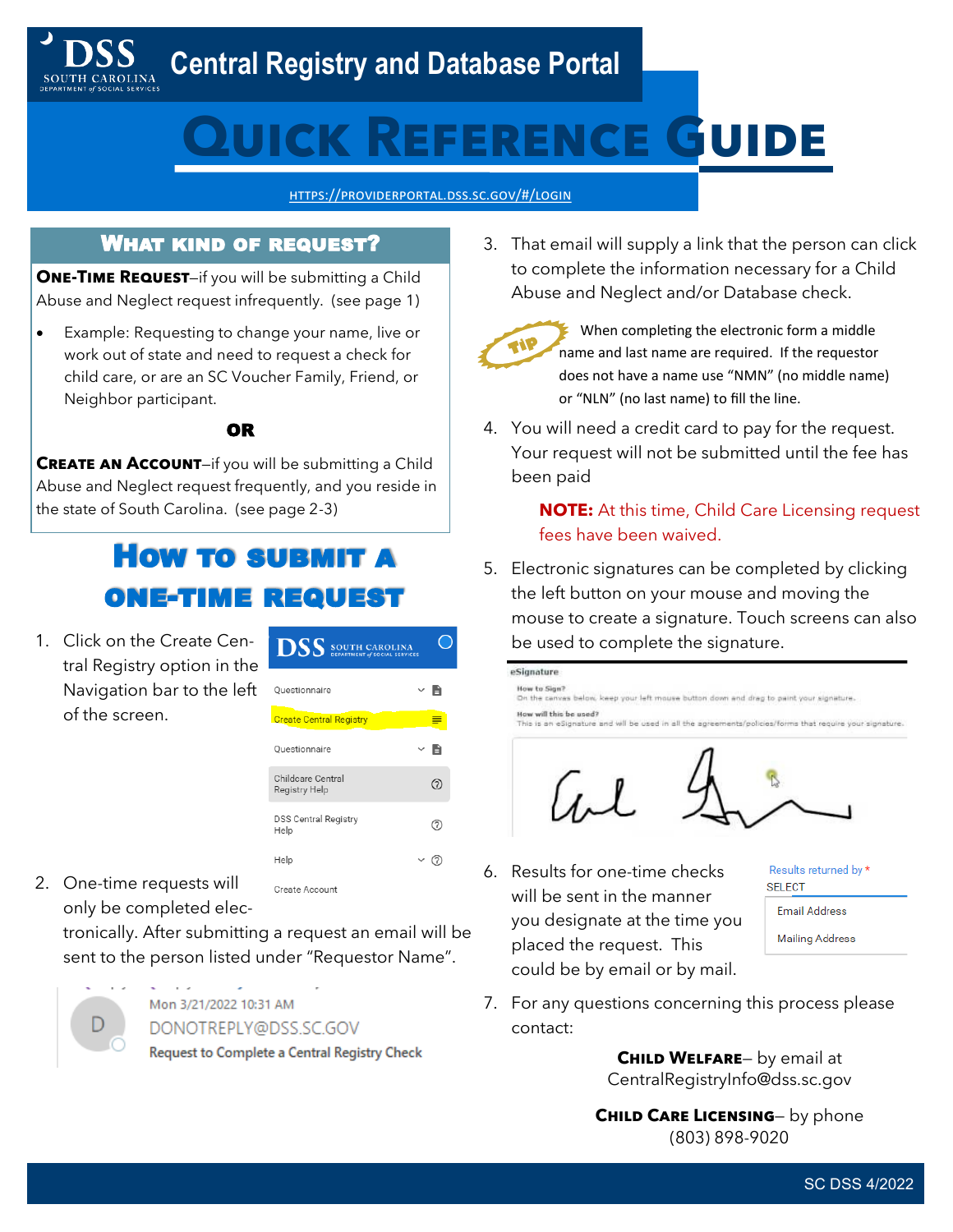# How to create an account

| <b>DSS</b> SOUTH CAROLINA           | $\left( \right)$ | 1. Click on the Create Account option in the Navigation bar to the left of the screen.                                    |
|-------------------------------------|------------------|---------------------------------------------------------------------------------------------------------------------------|
| Questionnaire                       | $\times$ B       | 2. Prepare your DSS SSO Account. (see below)                                                                              |
| <b>Create Central Registry</b>      | $\equiv$         | 3. Guided questions will prompt you to fill in the necessary information to create an ac-<br>count.                       |
| Questionnaire                       | $\times$ B       | 4. All lines with a red star $*$ are required fields.                                                                     |
| Childcare Central<br>Registry Help  | ℗                | <b>NOTE:</b> if a required field is not completed you will not be able to submit your request for                         |
| <b>DSS Central Registry</b><br>Help | $^{\circ}$       | an account.<br>CHILD CARE PROVIDERS-have your CC# ready for                                                               |
| Help                                | (2)              | all locations you are connecting to the account.                                                                          |
| <b>Create Account</b>               |                  | <b>CHILD WELFARE PROVIDERS (FOSTER HOMES, FOSTER</b>                                                                      |
|                                     |                  | CARE, CHILD PLACEMENT AGENCIES) - have your DSS<br>License number for all locations you are connecting to<br>the account. |

5. When asked what role you would like on the account. Choose wisely:

**CENTRAL REGISTRY ADMIN-** someone that will be entering requests for checks and has full control of the account.

**CENTRAL REGISTRY USER-** some one that only needs to view the status and print results. Is not able to submit requests or manage the account.

| What actions would you need to to accomplish in this account<br>Choose |  |
|------------------------------------------------------------------------|--|
| <b>□ Q</b>                                                             |  |
| □ Central Registry Admin                                               |  |
| □ Central Registry User                                                |  |

6. The Department will notify you when you account has been approved and you are able to log in and begin submitting requests.

### SSO Account

WHAT IS IT?—A unique login name and password created to access DSS portals and online accounts.

**DO I NEED ONE?**-you will be required to have an SSO account to access the Central Registry Request account.

**NOTE:** If you already have an SSO as you are currently using a DSS online system you will not need to create a new one, but are able to use the name and password you currently have.

**WHERE DO I GET ONE?**—you can request an SSO account through the Central Registry Account Request screen by clicking "No" to the question "Do you have an SSO" and following the link **OR** you can click here to go directly to the request screen. **What are the rules?**—

- **DO NOT SHARE SSO** usernames or passwords as this could be a security breach.
- Contact your Department to let us know if someone leaves so we can remove their access to the portal. Other wise they will still be able to login and access sensitive data.
- 3. If leaving one facility to work for another company requiring access to the Central Registry Portal a new SSO username and password should be created.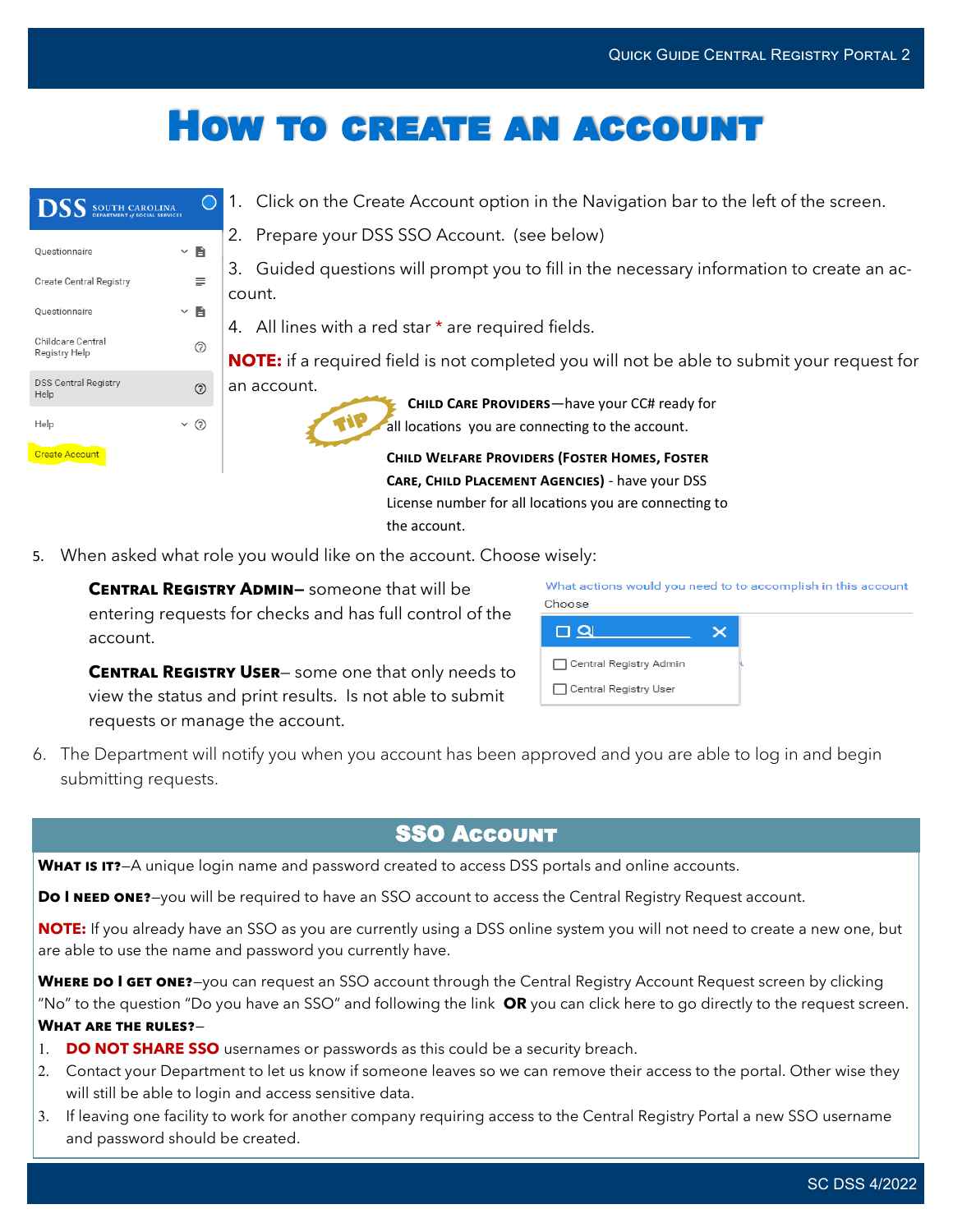# Navigating an Account

| <b>DSS</b> SOUTH CAROLINA           |   |
|-------------------------------------|---|
| <b>Central Registry</b>             |   |
| <b>Provider Central</b><br>Registry | ≡ |
| Childcare Central                   |   |

1. To start submitting requests, upon log in, click on the Navigation bar "Central Registry— Provider Central Registry"

2. If you have more than one facility connected to your account, make sure that you have designated the correct facility in the dropdown box that you will be working in.

Facility Name\* Please Choose

Please Choose

Ivybrook Academy (CC000070)

### Troubleshooting

**Did you receive a message "User name or password not matching records" when attempting to log in?** 

**LOCKED OUT?** -if you enter your password incorrectly three times you will be locked out. Wait 15 minutes from your last attempt and try again.

**FORGOT YOUR PASSWORD?** - Contact the Department (contacts below) to reset your password.

WAS YOU ACCOUNT APPROVED?-if you did not receive notification that your account was approved contact the Department to verify your request for an account.

> **Child Welfare**— by email at CentralRegistryInfo@dss.sc.gov **CHILD CARE LICENSING-** by phone (800) 556-7445

**NOTE:** Requests placed under the wrong location could cause delays in your results.

3. Account holders can designate whether you want to use the electronic submission or upload the paper forms.

Facility Name: Ivybrook Academy (CC000070) Central Registry will be completed by: \* | | C Electronic Signature ◯ Paper Documents

| <b>CHILD WELFARE PROVIDERS</b>                                                                                |  |  |  |  |  |  |
|---------------------------------------------------------------------------------------------------------------|--|--|--|--|--|--|
| When designating your invoice options choose the purpose of the                                               |  |  |  |  |  |  |
| Facility Name: beverly frankie<br>Purpose of Request *<br><b>SFI FCT</b>                                      |  |  |  |  |  |  |
| <b>SELECT</b>                                                                                                 |  |  |  |  |  |  |
| Becoming or remaining a foster Parent; A potential Adoptive Parent                                            |  |  |  |  |  |  |
| Becoming or remaining an employee/member of state or local foster care review board                           |  |  |  |  |  |  |
| Becoming an employee/volunteer for SC Guardian ad Litem Program or Richland County CASA                       |  |  |  |  |  |  |
| Becoming an employee/volunteer for the Continuum of Care and/or other area of SC Dept. of Children's Advocacy |  |  |  |  |  |  |
| Just a check of the Central registry, doesn't include the database, purpose is manually entered by applicant  |  |  |  |  |  |  |



4. All accounts will be asked to enter the name of the person(s) that require a check of the Child Abuse and Neglect and/or Database. You will be able to enter more than one name on an invoice.